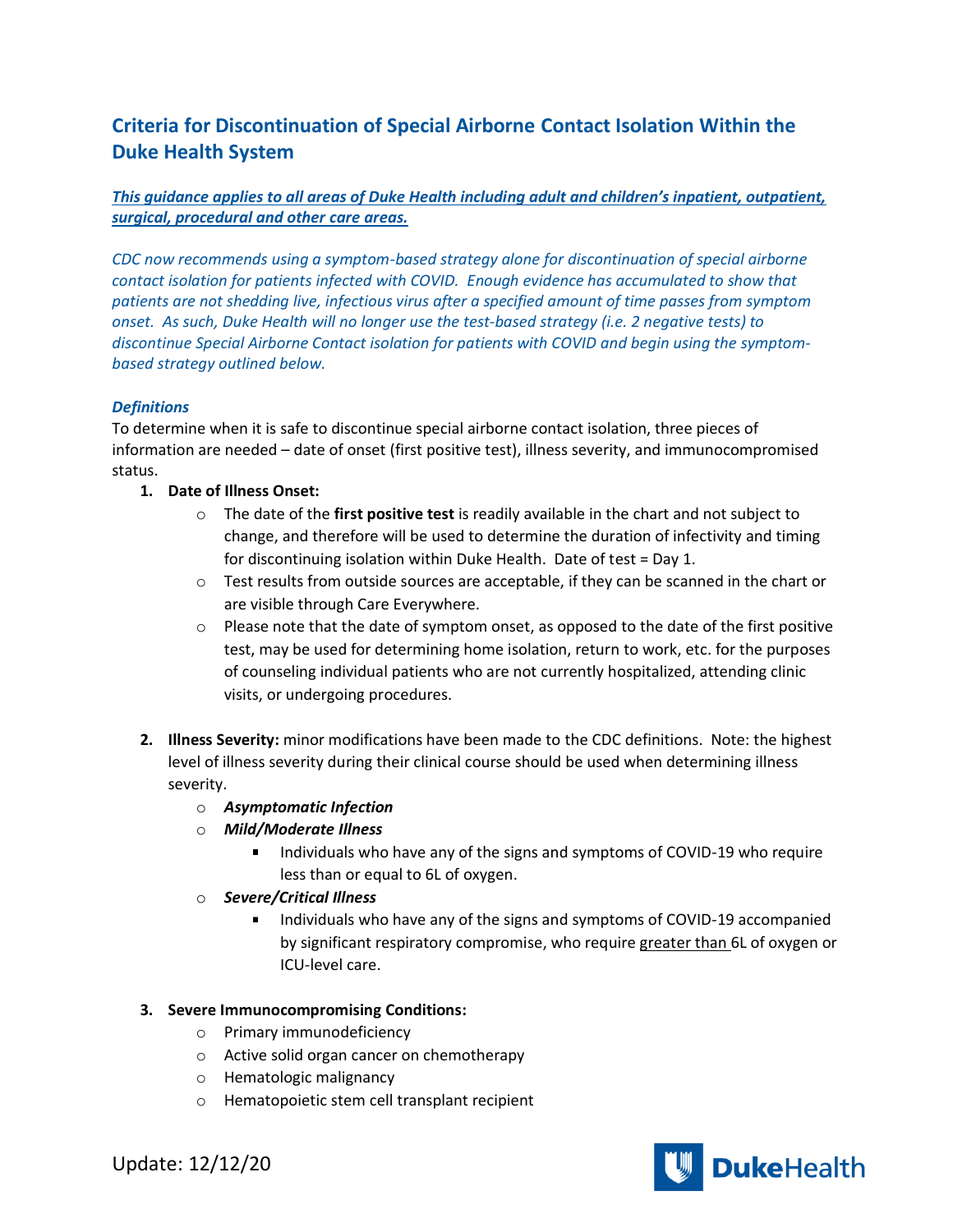- o Solid organ transplant recipient
- o Poorly controlled HIV (CD4 < 200)
- o Steroids >20mg per day for >2 week
- o Other immunosuppressive medications (e.g. infliximab, etc.)

## *Symptom-based Strategy*

Special airborne contact isolation can safely be discontinued when the following criteria are met. If the patient never had a fever or other symptoms (as is the case with asymptomatic patients), they automatically fulfill criteria A4, A5, B3 and B4. Patients should be placed into category A or B.

# *A. 10-day criteria for discontinuing Special Airborne Contact isolation: Applies to "immunocompetent" patients who are asymptomatic or have mild, or moderate illness*

| <b>Criteria</b> |                                                                                                                                                                                | Met? |
|-----------------|--------------------------------------------------------------------------------------------------------------------------------------------------------------------------------|------|
| 1.              | Patient was never hospitalized, or if hospitalized, was hospitalized at DUHS, required <6L<br>oxygen during their illness, AND did not require ICU care for COVID-19 infection |      |
| 2.              | Patient does not have a severe immunocompromising condition*                                                                                                                   |      |
| 3.              | At least 10 days have passed since the date of the positive test                                                                                                               |      |
| 4.              | At least 24 hours have passed since last fever                                                                                                                                 |      |
| 5.              | Symptoms (e.g., cough, shortness of breath) have improved                                                                                                                      |      |

*If all the above criteria are met, special airborne contact isolation can be safely discontinued for this patient population.*

# *B. 20-day criteria for discontinuing Special Airborne Contact isolation: Applies to severely immunocompromised patients with any level of disease (including asymptomatic infection), or immunocompetent patients with severe/critical illness*

| <b>Criteria</b>                                                                                                                                                         | Met : |
|-------------------------------------------------------------------------------------------------------------------------------------------------------------------------|-------|
| Patient was hospitalized outside of DUHS, required >6L oxygen during their illness, required<br>1.<br>ICU care for COVID-19 infection, OR is severely immunocompromised |       |
| At least 20 days have passed since the date of the positive test<br>2.                                                                                                  |       |
| At least 24 hours have passed since last fever<br>3.                                                                                                                    |       |
| Symptoms (e.g., cough, shortness of breath) have improved<br>4.                                                                                                         |       |

*If all the above criteria are met, special airborne contact isolation can be safely discontinued for this patient population.*

**Note:** In patients with multiple diseases processes, *criteria A4, A5, B3 and B4 are intended to reflect COVID-related symptoms only. Therefore, patients who have a fever or other symptoms with a clear alternative diagnosis may still meet criteria to come off Special Airborne Contact precautions.*

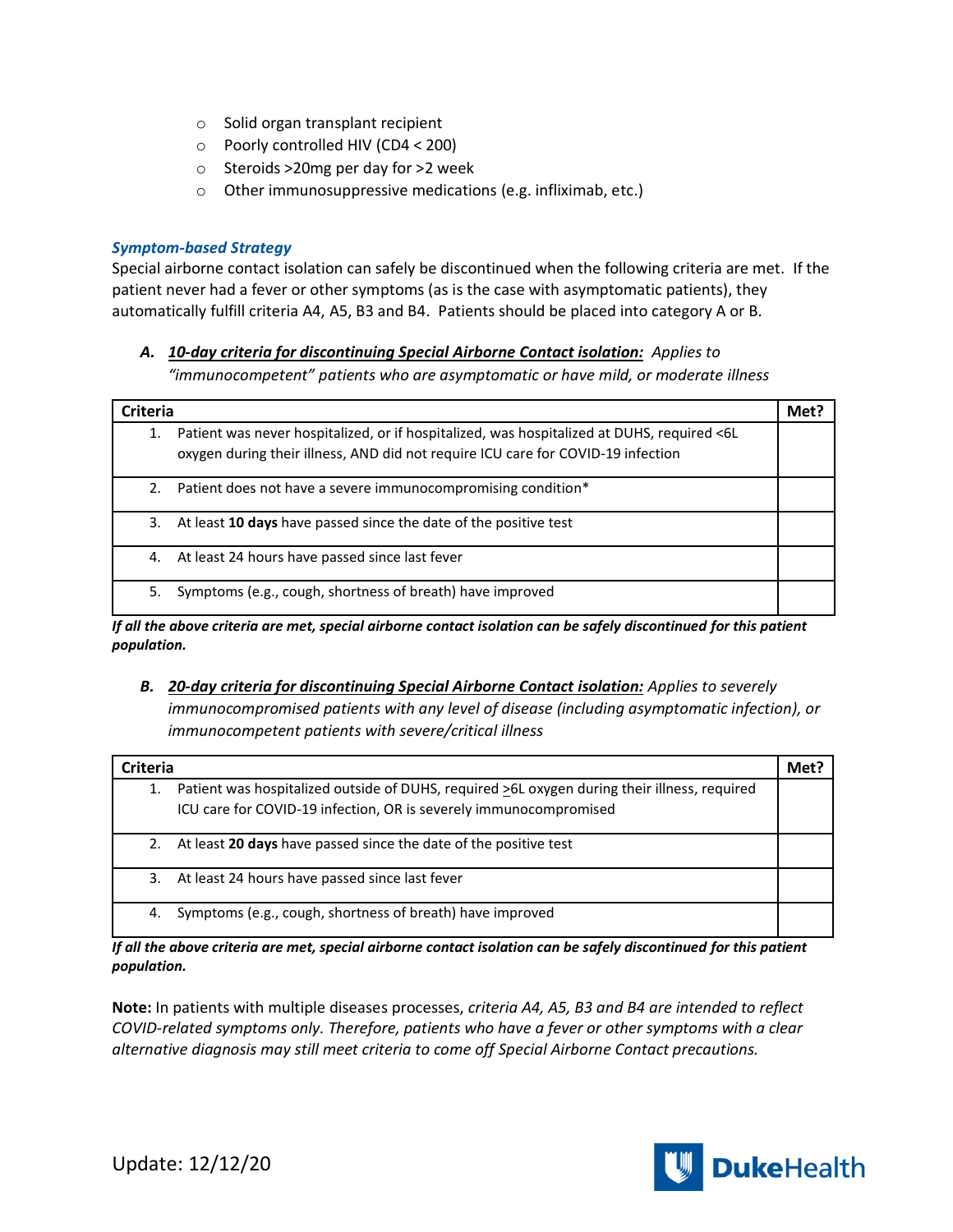# *Additional Information*

#### Test-negative, "Clinical COVID-19" Patients

- The symptom-based criteria can be used to discontinue home or inpatient isolation for patients who never had a positive SARS-CoV-2 PCR test but who are given a diagnosis of COVID-19 based on clinical presentation (i.e., Clinical COVID).
- See the **[flow diagram](https://covid-19.dukehealth.org/documents/guidance-de-escalating-isolation-after-negative-covid-19-test)** for guidance for continuing or de-escalating isolation after an initial negative COVID-19 test.
- Children with MIS-C are included in this category

## Removal of infection ("COVID") status in EPIC

- Inpatient providers: Please contact Infection Prevention (DUH On-call: 970-9721, DRH 470- 4636 pager 7171; DRAH 206-3311) to remove the COVID-19 Infection Status when your patient has met the appropriate criteria to remove COVID-19 status.
- Outpatient: EPIC will default to the 20-day criteria and auto-discontinue isolation on that day.

## Inpatient management following discontinuation of Special Airborne Contact Isolation

- The requirement for room transfers prior to removing precautions **has been removed**
- We continue to recommend cleaning high-touch surfaces in patients' rooms in accordance with cleaning as a horizontal infection prevention strategy to mitigate all pathogens.
- Once special airborne contact isolation has been discontinued, the patient should be cared for using Standard Precautions and Transmission-Based Precautions if indicated for another Infection Status (e.g., Contact Special Enteric for *C. difficile* infection).

## Discharge to Skilled Nursing, Congregate Living, Dialysis, etc.

- Patients may still require an administrative test prior to discharge depending on their disposition.
- We expect some tests to remain positive but would not "restart the clock" on special airborne contact isolation based on the test result. Facilities may reject patients based on a positive test; however, a positive test result does not impact the decision for discontinuing special airborne contact isolation precautions if patients meet the symptom-based criteria outlined above.

## Outpatient Visits, New Admissions or Readmissions

• Patients who return to an outpatient appointment, ED, or who are admitted or readmitted to the hospital **< 20 days** of a positive COVID test should be placed on Special Airborne Contact Isolation unless they meet the appropriate criteria for discontinuation prior to 20 days as outlined above.

## Patients Requiring Potentially Aerosolizing Procedures

- Patients who have tested positive for COVID within the last 90 days no longer require 2 negative tests for 'clearance' prior to undergoing procedures.
- Patients who meet the criteria for Discontinuation of Special Airborne Contact Isolation above may undergo procedures using standard precautions.

**Reference:** <https://www.cdc.gov/coronavirus/2019-ncov/hcp/disposition-hospitalized-patients.html>



Update: 12/12/20